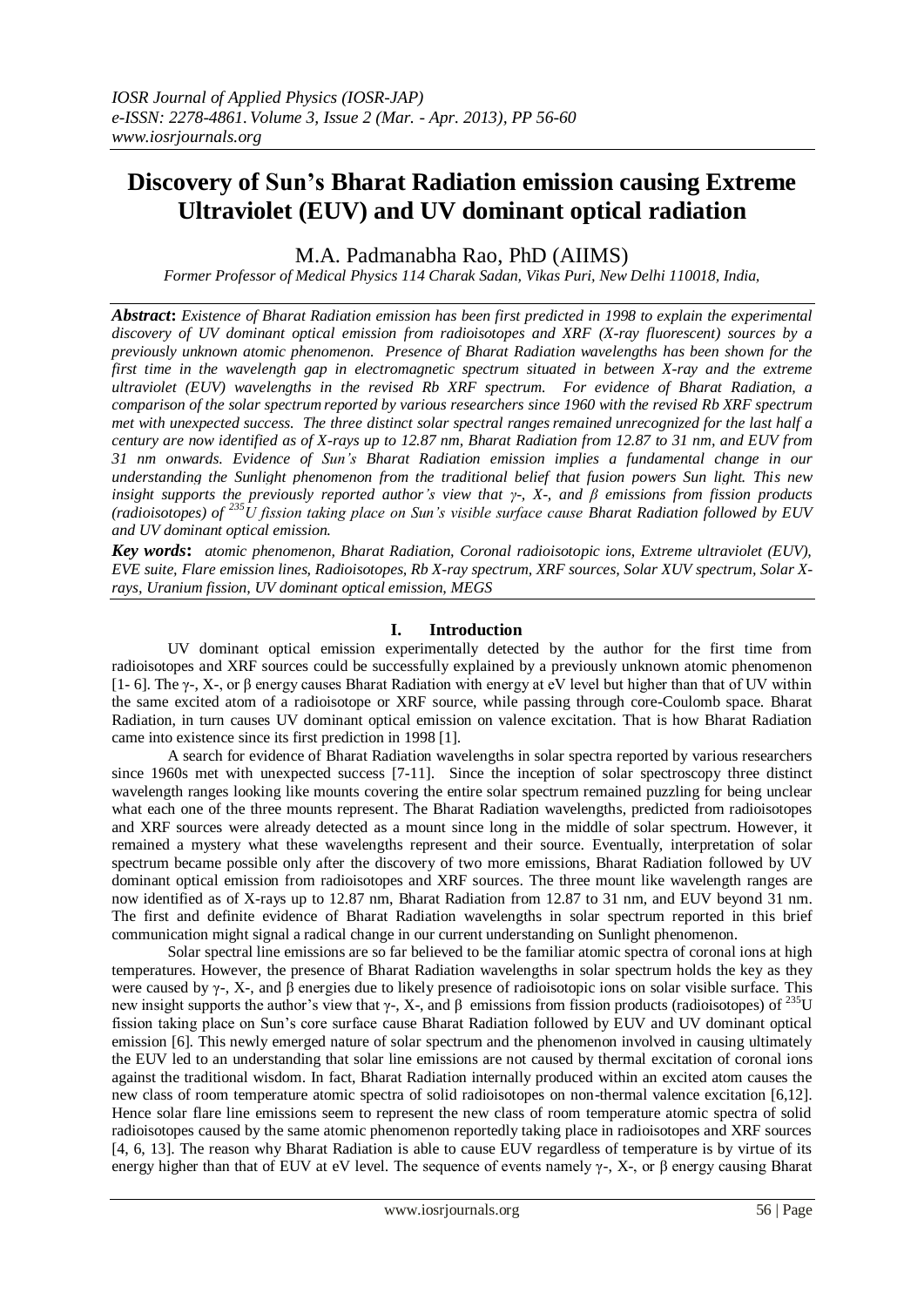Radiation in turn causing solar flare EUV, UV, visible, and near infrared radiation emissions implies that they all arise from coronal radioisotopic ions.

### **II. Results and discussion**

Since Bharat Radiation wavelengths lie next to that of X-rays in the revised Rb XRF spectrum [6] reproduced in Figure 1 (a), it became necessary to find evidence of X-ray range in solar spectrum as the first step. There are reasons why X-ray range in solar spectrum remained elusive from previous researchers. For example, Woods et al. [14] suggested the following subdivisions: extreme ultraviolet (EUV) from 30 to 120 nm, X-ray ultraviolet (XUV) from 1 to 30 nm, and X rays at wavelengths less than1 nm. Widely differing from this, Neupert [15] and Lilensten et al. [16] believed solar X-ray range would be below 10.0 nm in complete disagreement with the basic Rb X-ray spectrum [17], which ends at 12.87 nm as shown in the revised spectrum in Figure 1 (a). In reality, the solar spectra obtained by Hinteregger et al. in 1960 in Figure 1(b) displayed an intense spectral range on the left side that abruptly fell in intensity near 16.5 nm disagreeing with 12.87 nm in Figure 1 (a) [7 to 10]. Not able to understand what the intense spectral range represents, Friedman simply brushed away as an instrumental error [9]. Despite low resolution, with poor sensitivity and high background of the PMT (LiF cathode) used in their study the intensity fall at 16.5 nm being somewhat close to the end of Rb X-ray range 12.87 nm raised hope that wavelengths shortward of 16.5 nm might represent solar X-ray range.

Hinteregger et al. (1960) suggested 30.0 to 91.0 nm as EUV range [8]. Hence the search for evidence of Bharat Radiation range has been confined in between X-ray (16.5 nm) and EUV (30.nm) ranges in Figure 1 (b). The current scenario is Herbert Friedman [9] opined wavelengths down to 20.0 nm as UV, and longward of 13.0 nm as EUV by Testa et al. [18] contrary to what has been actually observed in the solar spectrum. In Figure 1 (b), the intense spectral range started around 16.5 nm and ended with tallest peak at around 30.4 nm is in good agreement with the expected range 16.5 to 30.0 nm strongly suggesting the presence of Bharat Radiation wavelengths in solar spectrum. At this stage, difficulty arose in deciding whether the peak at 30.4 nm belongs to Bharat Radiation or EUV since Hinteregger et al. [8] suggested EUV begins at 30.0 nm. Finally, spectrum obtained by Woods et al. [11] in Figure 3 resolved that the peak at 30.4 nm comes under Bharat Radiation. Therefore, in Figure 1 (b), wavelengths immediately after the peak at 30.4 nm are considered as EUV.



**Fig**.**1**. (**a**): Schematic of revised spectrum of Rb XRF source shows 12.87 nm is the end of familiar X-ray range and 47.488 nm [17] the beginning of EUV and the newly detected UV dominant optical range, so Bharat Radiation range was predicted to be somewhere between 12.87 to 47.488 nm. (**b**): In 1960, Hinteregger et al. [7, 8, 10] obtained two solar spectra on January 29 at 225 km height and August 23 at 235 km height and combined into a single XUV spectrum from 60 to 700 Å.

The spectra in Figure 2 were also obtained by Hinteregger et al. (1964) on 29 January 1960 at 103, 120, 134, 147, 170 and 198 km heights lower than that in Figure 1 (b). The right intense spectral range gradually falling to base level around 13.0 nm signify a better agreement with the end of basic Rb XRF spectrum [17] at 12.87 nm in Figure 1(a) than the previous solar spectra in Figure 1(b). Thus Figure 2 provided the first key evidence that the wavelengths shortward of 13.0 nm represent X-ray range in solar spectrum but investigation continued for further confirmation and better results.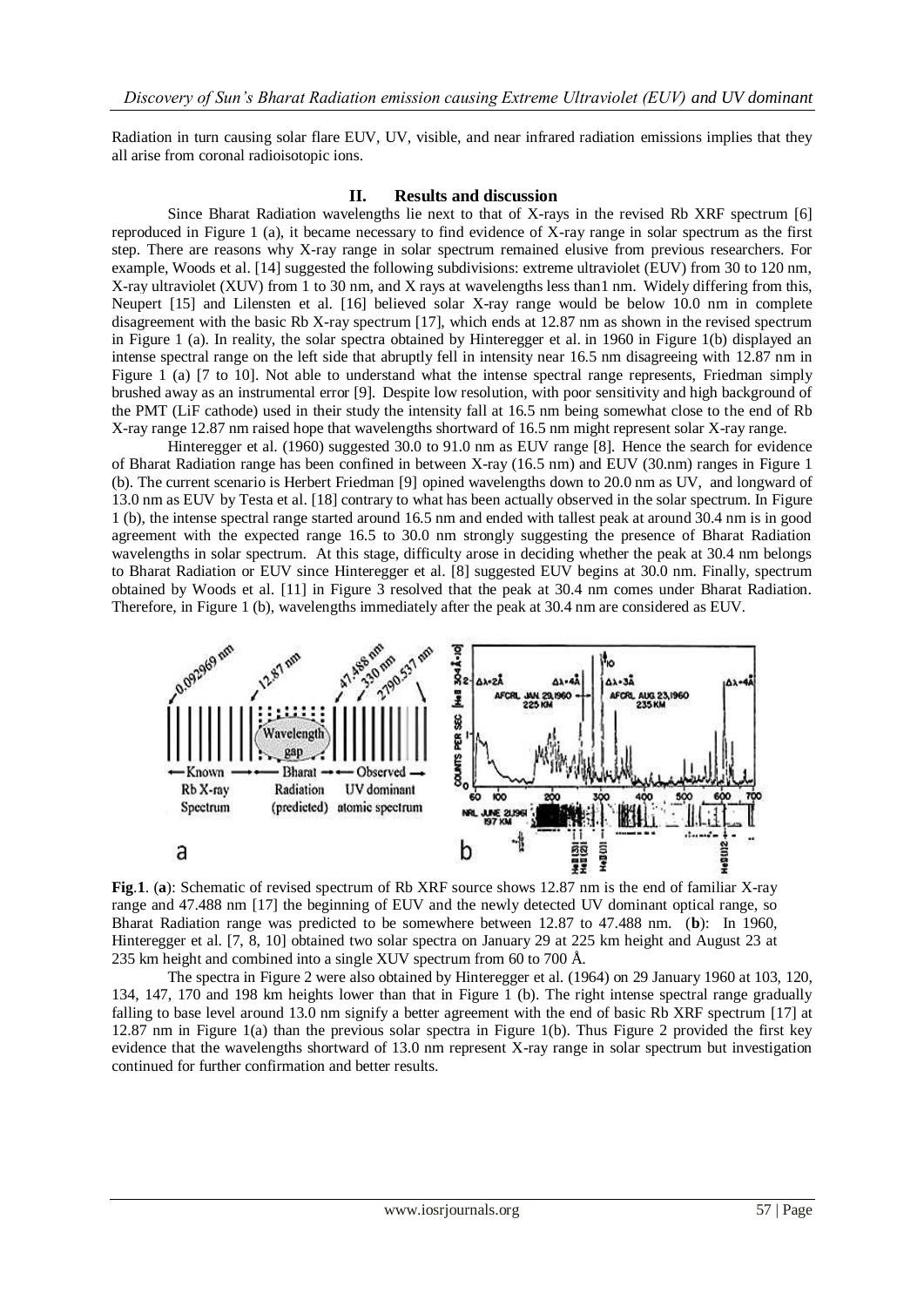

**Fig 2.** Solar XUV spectra that Hinteregger et al. [10] obtained at 103, 120, 134, 147, 170 and 198 km heights, lower than that shown in Figure 1(b) over New Mexico on 29 January 1960.

Next to the newly identified X-ray range, the solar spectrum at height 198 km showed intense spectral range beginning at around 16.5 nm and ending with the most intense peak at 30.4 nm as in the case of Figure 1(b) strengthening the view on presence of Bharat Radiation range in solar spectrum. However, the investigation continued for further confirmation and better results.



**Fig.3**. Solar spectrum shown here was obtained by Woods et al. [11] on May 5, 2010. The flare data from EVE shown here are primarily from the MEGS-A channel measuring the spectrum from 7 to 37 nm.

As compared to solar spectra in Figures 1(b) and 2, the spectrum obtained by Woods et al. [11] in Figure 3 showed remarkable features: three intense spectral ranges adjacent to each other. This could be owing to the EVE suite including MEGS that has provided EUV spectral observations with spectral resolutions of 0.1 nm, while the EUV SpectroPhotometer (ESP) provided broadband observations between 0.1 and 39 nm with an even higher cadence of 0.25 s. On the basis of spectra in Figures 1 (b) and 2, the first intense spectral range on the left side is believed to be X-ray range. On calibration of solar spectrum with the spectrum of revised Rb XRF source, the minimum solar X-ray wavelength, 0.1 nm measured by ESP excellently agreed with 0.092969 nm  $\binom{a}{a}$  KL<sub>II</sub>) of basic Rb X-ray spectrum [6, 17] in Figure 1(a). Secondly, the spectral range sharply dipped to base level between 12 to 13 nm excellently agreeing with the end limit 12.87 nm of Rb X-ray spectrum. Thus these two evidences doubly ensured the first and direct evidence on the presence of X-ray range in solar spectrum defining its range from 0.1 to 12.87 nm with an unprecedented accuracy. Successful identification of X-ray range in solar spectrum prompted to proceed further to accurately identify Bharat Radiation and EUV ranges in solar spectrum.

Hinteregger et al. [8] suggested EUV from 30.0 to 91.0 nm; hence the search for evidence of Bharat Radiation has been confined in between X-ray (12.87 nm) and EUV (30.0 nm) ranges. The revised Rb XRF spectrum in Figure 1(a) shows that the predicted Bharat Radiation begins from 12.87 nm where Rb X-ray range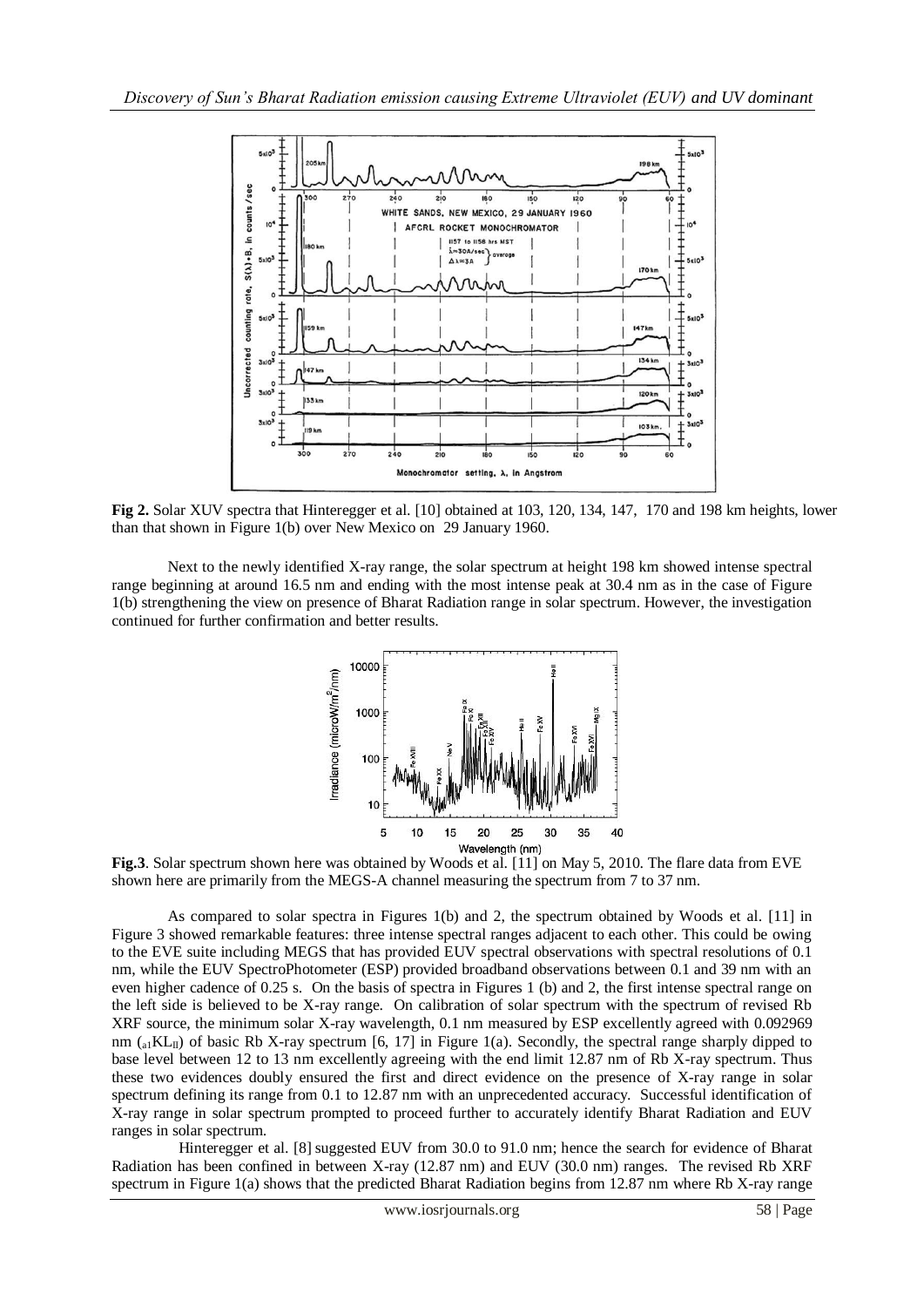ends. Excellently agreeing with it, the solar spectrum in Figure 3 also shows an intense spectral range with a steep rise from 12.87 nm where X-ray range ends. The next and the most important task has been to determine the other end of Bharat Radiation range. As it was not possible to experimentally measure Bharat Radiation and EUV wavelengths from Rb XRF source in the previous study [6], the minimum EUV wavelength 47.488 nm (Rb II) was quoted from the familiar atomic spectra [17]. Thus, the predicted Bharat Radiation range from Rb XRF source was expected to be lying somewhere in 12.87 to 47.488 nm range as shown in Figure 1(a). The intense spectral range rising from 12.87 nm and steeply falling after a prominent peak at 30.4 nm in Figure 3 fits into the predicted range providing the first and definite evidence for Bharat Radiation in solar spectrum, while such experimental evidence is yet to come from radioisotopes and XRF sources. Bharat Radiation range has been temporarily set to be 12.87 to 31 nm on inclusion of the peak at 30.4 nm in solar spectrum pending accurate estimation in future. The comparison of solar spectrum made here with Rb XRF source should not be misconstrued that solar spectrum is due to Rb XRF source. The XRF source greatly helped to calibrate solar Xray range. Otherwise it is to be understood that Bharat Radiation wavelengths are caused by γ-, X-, or β energies from radioisotopes.

Hinteregger et al. [8] thought that EUV range begins from 30.0 nm. Closely agreeing to it, solar spectrum in Figure 3 displayed intense spectral range rising from around 31 nm where Bharat Radiation range ended. Since EUV lies immediately next to Bharat Radiation in the revised spectrum of Rb XRF source in Figure 1 (a), the measured wavelengths from 31 to 40 nm have been identified for the first time as solar EUV range. The end limit 40 nm for EUV was fixed with reference to Figure 3 as it did not extend beyond 40 nm.

In nutshell, the current study has identified for the first time the three distinct wavelength ranges looking like three mounts in solar spectrum that remained puzzling since the beginning of solar spectroscopy. The successive presence of X-ray (0.092969 to 12.87 nm), Bharat Radiation (12.87 to 31 nm), and EUV (31 to 40 nm) ranges in solar spectrum in Fig.3 holds the key for the previously unknown Sunlight phenomenon. This has led to a clear understanding that solar X-rays and EUV are not independent emissions against what has been believed so far. Since, γ-, X-, or β energy reportedly generates Bharat Radiation from within an excited atom of a radioisotope or XRF source; the presence of Bharat Radiation in solar spectrum holds the key evidence that various solar γ-, X-, and β energies generate Bharat Radiation in 12.87 to 31 nm range from within the same excited atoms of fission products. Ultimately, Bharat Radiation and EUV wavelengths lying sequentially in solar spectrum in Fig.3 explain that it is the Bharat Radiation that causes EUV.

## **2.1 Solar and Fe lines have no valid links**

A question arises on the need to provide an alternative Sunlight phenomenon when the practice of identifying solar lines with Fe, He, Ne lines etc is well established since the inception of solar spectroscopy nearly a half a century ago. Since high resolution spectra are currently available from National Institute of Standards and Technology (NIST), USA, a review is made on the validity of traditionally linking solar lines with Fe lines etc. A simple spectral comparison of data available in the literature infers serious discrepancies between solar and Fe lines in terms of wavelengths and intensities.

In order to understand how the concept of linking solar lines with Fe lines etc originated, a review is made on the comparison reported by Fawcett and Gabriel in 1965 between solar spectrum, Zeta Discharge and Iron Metal Spark spectra [19]. Intensity of 17.106 nm emission has been reported to be nearly the same in both solar (10) and Zeta Discharge (11) spectra, a little more than that of iron Metal Spark 17.107 nm emission (9). Close agreement of these measured wavelengths and intensities was the reason for believing that solar line emissions represent Fe line emissions. However, validity of these findings is verified from the latest solar spectrum made available by Woods et al. in 2011 reproduced in Fig.3 and the latest Fe spectral data available from NIST [20]. Contrary to the findings of Fawcett and Gabriel, the most intense 17.107 nm emission in the middle of the solar spectrum in Figure 3 disagrees with 17.1073 nm (Fe IX) emission mentioned by NIST due to low relative intensity just 120 in Fe spectrum, yet identified with Fe IX in Figure 3 [20]. Inaccurate measurements made by Fawcett and Gabriel that did not agree with the latest spectral data led to the misinterpretation of their findings.

Furthermore, in terms of wavelength and intensity the second most intense 17.693 nm emission in the middle of the solar spectrum in Fig.3 disagrees with 17.6904, 17.6928, 17.7172 or 17.7235 (Fe VII) emission due to low intensities of 4, 10, 9 and 2 respectively reported by NIST, yet traditionally attributed to Fe VII in Figure 3. Fawcett and Gabriel failed to measure the 17.693 nm emission, instead measured the nearby solar 17.723 nm emission, Zeta: 17.722 nm emission and iron Metal Spark: 17.726 nm emission with intensities 9, 8 and 8 respectively. Inaccurate measurements showing nearly equal intensities in all the three cases might have led to misinterpretation of their data.

Likewise, intense 18.0401 nm solar emission in Fig.3 has no corresponding Fe emission, yet traditionally attributed to Fe XI from nearby 18.0407 nm (Fe XI) emission despite its low intensity 90 (Fig.3). Similarly, in